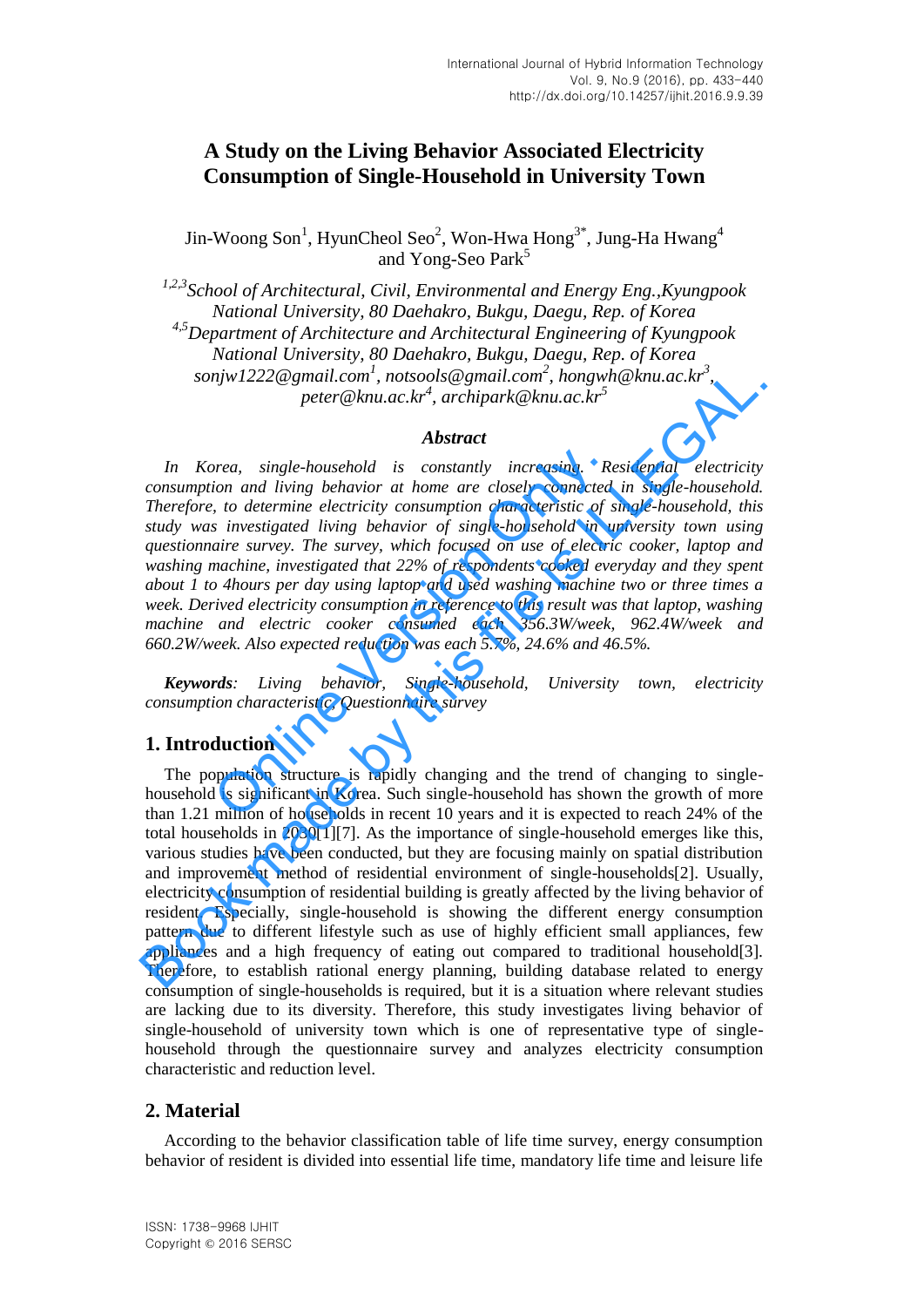time and they are classified more specifically[4]. However, this study investigated energy consumption behavior based on previous research results on the energy consumption by the purpose of use shown in Table 1[5]. In electricity consumption by purpose of use in residential sector, heating takes the largest percentage, 62.9%. But heating energy mostly comes from non-electricity energy source. Therefore, this study conducted the questionnaire survey on cooking, hygiene and leisure which occupy relatively high ratio among living behaviors except for heating.

| Type       | Non         | Electricity | Total       |
|------------|-------------|-------------|-------------|
|            | electricity |             |             |
| Lighting   |             | 0.024(11.0) | 0.024(1.9)  |
| Heating    | 0.775(73.6) | 0.023(10.8) | 0.798(62.9) |
| Cooling    |             | 0.020(9.5)  | 0.020(1.6)  |
| Leisure    |             | 0.020(9.3)  | 0.020(1.5)  |
| Informatio |             | 0.010(4.6)  | 0.010(0.8)  |
| n          |             |             |             |
| Hygiene    | 0.202(19.1) | 0.031(14.6) | 0.233(18.4) |
| Cooking    | 0.077(7.3)  | 0.086(40.2) | 0.163(12.9) |

| Table 1. Energy Consumption by Living Behavior in Residential Sector |
|----------------------------------------------------------------------|
| (TOE)                                                                |

Questionnaire was distributed for university students living in rental housing around Kyungpook national university located in Daegu for one month, October 2014. The contents of questionnaire consist of personal information, information of housing type and living behavior. Total of 30 questionnaires were collected and 27 questionnaires where 3 copies were excluded due to no answer or poorly answered were put into database. In order to estimate electricity consumption by energy consumption behavior, electricity consumption data of surveyed electronic devices were selected through literature review and they are shown in Table 2. The investigation was made based on small cooker with 3.5 serving capacity, drum washing machine of 7kg capacity and laptop which are frequently used in single-household. In case of electric cooker, electricity consumption by cooking was calculated based on standard which consist of cooking and 6hours of warming. Informatio  $0.010(4.6)$ <br>
Hygiene  $0.202(19.1)$   $0.031(14.6)$ <br>
Cooking  $0.077(7.3)$   $0.086(40.2)$ <br>
Donnaire was distributed for university students living in r<br>
ok national university located in Daegu for one month,<br>
o Lighting  $0.024(11.0) 0.024(1.9)$ <br>
Leading  $0.775(73.6) 0.028(0.8) 0.798(62.9)$ <br>
Cooling  $0.020(0.9) 0.020(1.6)$ <br>
Leisure  $0.020(9.3) 0.020(1.6)$ <br>
Leisure  $0.020(9.3) 0.03(14.6)$ <br>
Informatio  $0.202(19.1)$ <br>
Informatio  $0.2$ 

| Electric device | Electricity<br>Content |             |
|-----------------|------------------------|-------------|
|                 |                        | consumption |
| Elc, Cooker     | Cooking                | 163.4W      |
|                 | Warm                   | 28.6W       |
|                 | In use                 | 24W         |
| Laptop          | Standby                | 0.7W        |
| Washing machine | In use (once)          | 363W        |

**Table 2. Electricity Consumption Outline of Electric Device** 

## **3. Investigation of Living Behavior of Single-Household**

#### **3.1. Investigation of Stay Time**

Living behavior made in house varies depending on the time of day and electricity demand by it also changes. Therefore, identifying stay time of single-household resident is important. After examining stay time of residents every 2hours, results are shown in Table 3 and Figure 1. Single-household near university town has a higher trend that residents are away from home from 8:00 to 22:00. It is believed because all subjects are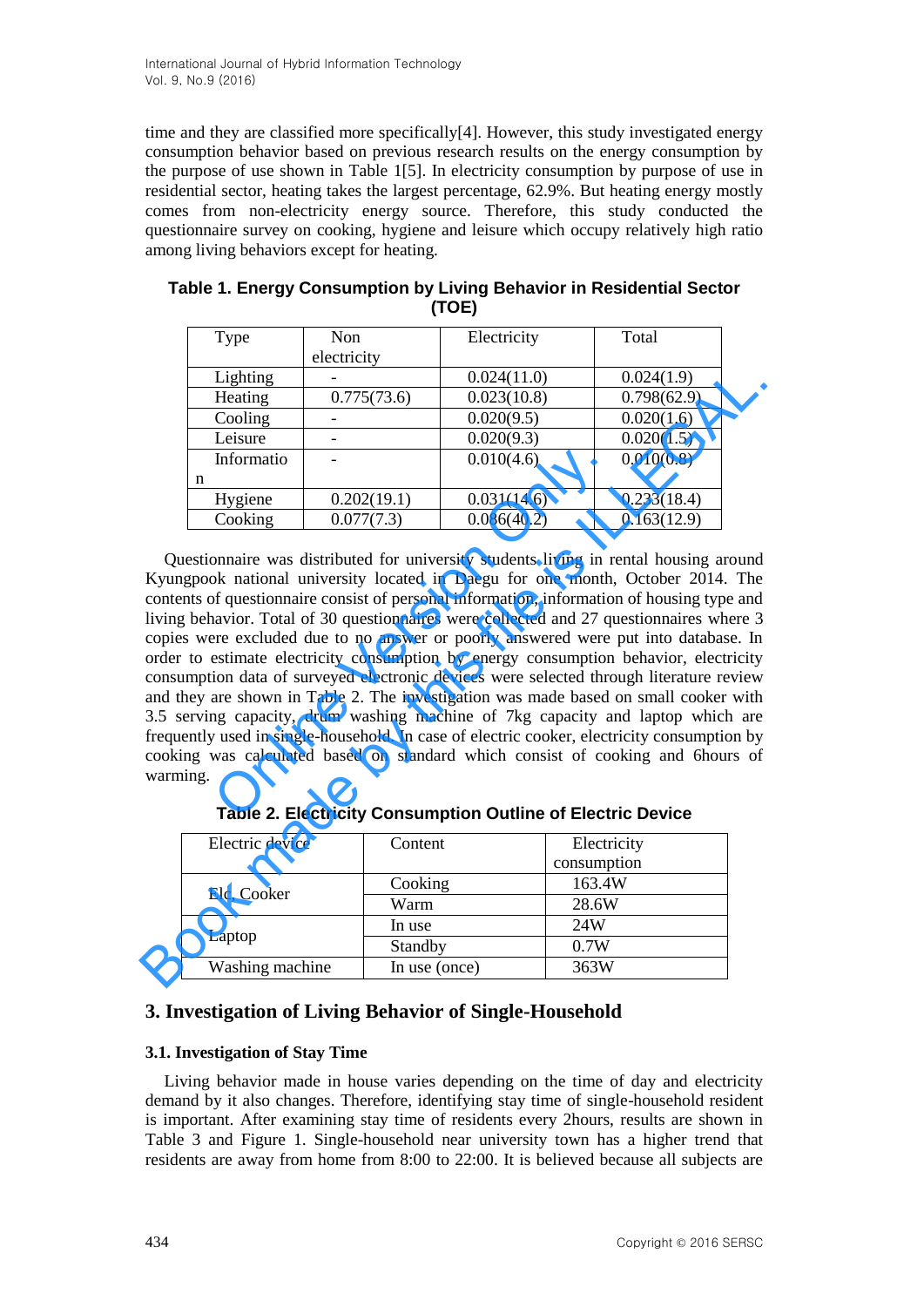university students so that they do outdoor activities in that time such as class activities and activities with friends. The average stay time of the day was analyzed 13.5 hours. In this study, 22:00 to 6:00 was considered as bedtime. Given this, 11% of single households in university town spends most of their time in outside aside from bedtime, whereas 37% of respondents stayed more than 16 hours. Reason of this result was considered due to wide range of bedtime which is 8hours.

| Classification    | Response        | Frequency(person) |
|-------------------|-----------------|-------------------|
|                   | $22:00 - 06:00$ | 26                |
|                   | $06:00 - 08:00$ | 23                |
|                   | $08:00 - 10:00$ | 10                |
|                   | $10:00 - 12:00$ | ┑                 |
| Stay time at home | $12:00 - 14:00$ | 10                |
|                   | $14:00 - 16:00$ | 5                 |
|                   | $16:00 - 18:00$ | 4                 |
|                   | $18:00 - 20:00$ |                   |
|                   | $20:00 - 22:00$ |                   |

**Table 3. Current State of Daily Stay Time At Home** 



**Figure 1. Distribution of Stay Time of Single-Household** 

### **3.2. Analysis of Living Behavior Associated Electricity Consumption**

Cooking, leisure and laundry behaviors which have a high ratio of electricity consumption among living behaviors taking place at home are set as the target of the study. In order to quantify characteristic by each behavior, the frequency of use on electric cooker, laptop and washing machine was analyzed and its results of investigation are as shown in Table 4, Figure 2 and Figure 3[6].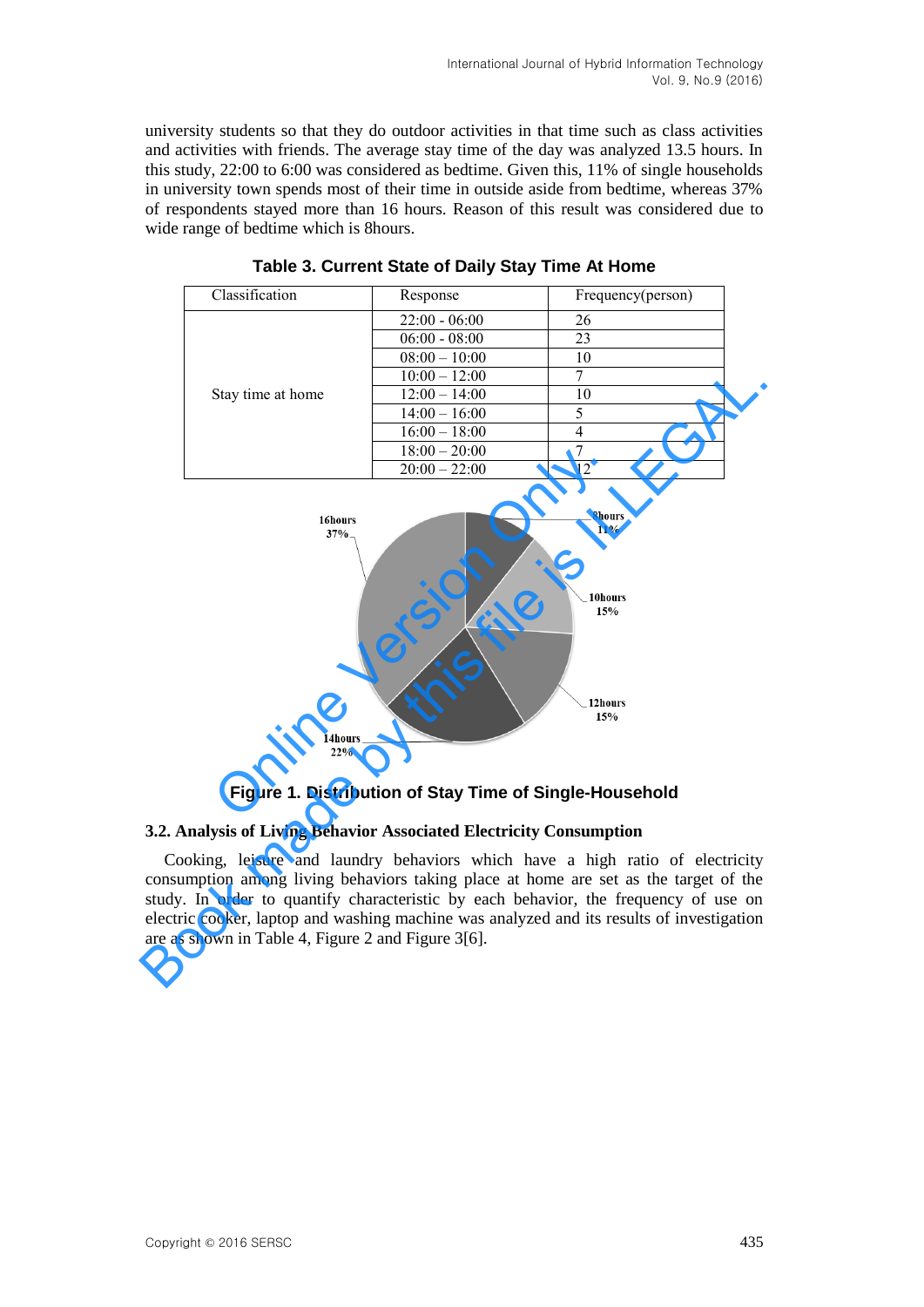| Classificatio           | Response     | Frequency(pers | Percentage( |
|-------------------------|--------------|----------------|-------------|
| n                       |              | on)            | %           |
| Number<br>of            | Zero         |                | 33          |
|                         | than<br>Less | 12             | 45          |
| meal                    | once         |                |             |
|                         | Twice        | 6              | 22          |
| Number<br>of<br>cooking | Zero         | 14             | 52          |
|                         | Once         | 5              | 19          |
|                         | The rest     | 8              | 29          |
|                         | Until empty  | 11             | 85          |
| Rice warm               | Don't use    | 2              | 15          |

**Table 4. Current State of Daily Stay Time at Home** 

When analyzing the status of cooking behavior in single household of university town, respondents who do not eat at home were 33% in survey. It's considered because they eat with friends for companionship and in many cases, they use a house only for the purpose of sleep. Also even though eating at home, respondents who do a cooking daily was only 19% of the total. The frequency of using a laptop in single households of university town is as shown in Figure 2[6]. Respondents who own a laptop were surveyed 14 people out of the total respondents. 43% of them responded that they use a laptop  $1~2$  hours a day. Also, 29% of respondents answered that they use more than 5 hours and time of using a laptop in single household is considered relatively short. However, 43% of laptop owners keep it connected to power supply for 24 hours even when they are not using a laptop so that it appears that the standby power consumption was occurred for a long time. The frequency of using a washing machine for 1 week is shown in Figure 3[6]. Unlike cooking and use of laptop, it was investigated that all respondents are using a washing machine, but the respondent who answered to wash everyday is only one person and respondents who use a washing machine every 2-3 days were most common with 37%. However, as every 4-7 days was 26% and respondents who answered that they do when the laundries pile up a lot were 33%, they were seen relatively evenly distributed. tts who do not eat at home were 33% in survey. It's consider ds for companionship and in many cases, they use a house Also even though eating at home, respondents who do a cce total. The frequency of using a laptop in sing Rice warm Until empty<br>
The sixtual of cooking behavior in single household of university town,<br>
respondents who do not eat at home were 33% in survey. It's considered because they eat<br>
with friends for companionship and in



**Figure 2. Frequency of using Laptop**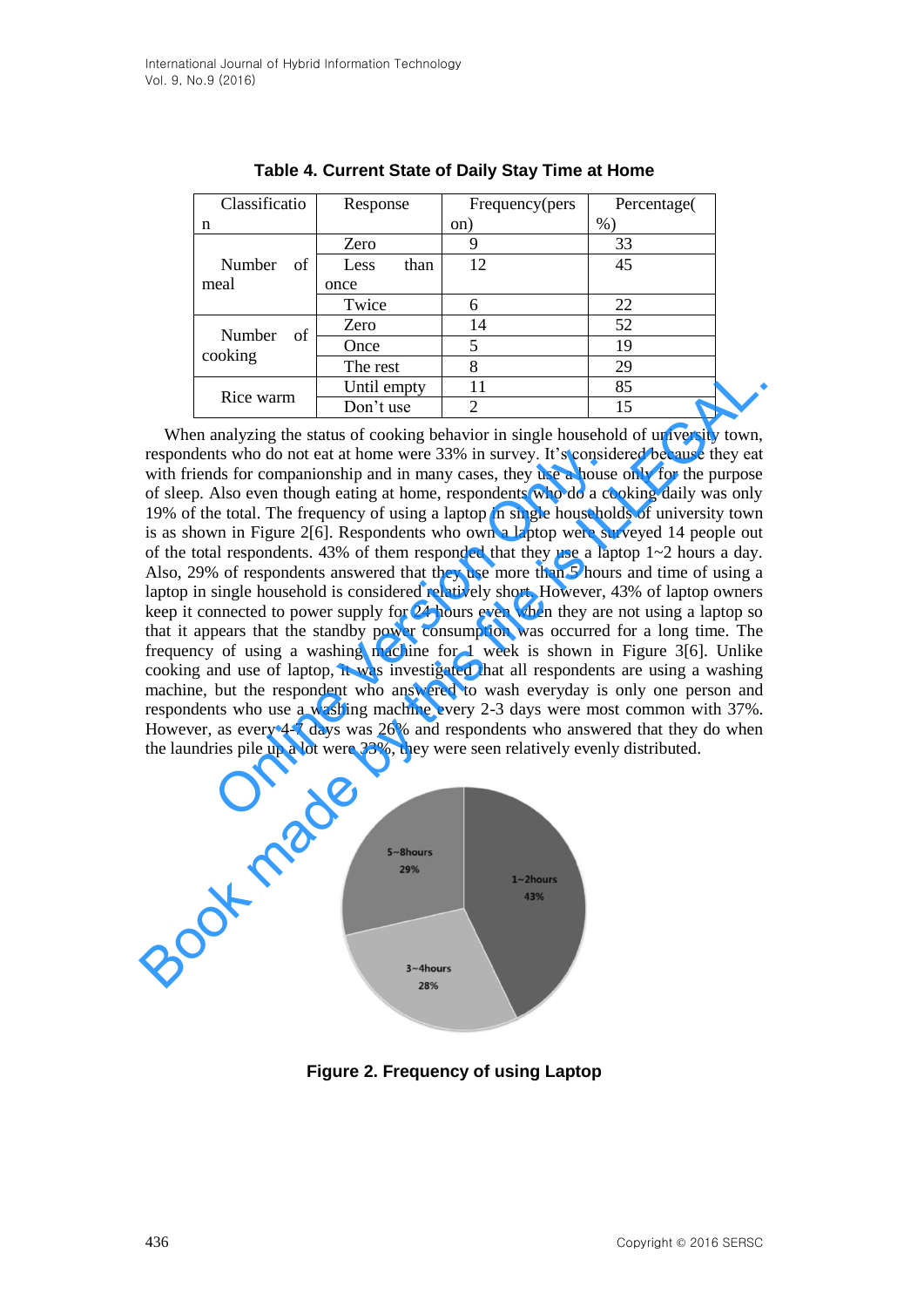International Journal of Hybrid Information Technology Vol. 9, No.9 (2016)



**Figure 3. Frequency of using Washing Machine** 

#### **4. Electricity Consumption Characteristic by Living Behavior**

#### **4.1. Electricity Consumption of Appliances**

In this section, electricity consumption was estimated for leisure, cooking and laundry among living behaviors happening at home. In order to compare electricity consumption by each living behavior, the electricity consumption for a week was derived and shown in Figure 4. When looking at the average electricity consumption of a week for single household in university town, it was seen that the laptop consumes 356.3W/week, washing machine 962.4W/week and electric cooker 660.2W/week. When comparing the electricity consumption ratio of each electronics, unlike ordinary household, single household in university town showed a higher electricity consumption for laundry than cooking. It's considered because a washing machine should be used periodically and mostly, the drum type washing machine is installed so that electricity consumption is high for each laundry while the frequencies of both laundary and cooking are low compared to the ordinary household. On the other hand, the electricity consumption by laptop was the lowest and it's considered because there were many respondents who answered that they do not use a laptop at home and if using it, they use 1~2 hours of short time only. **ricity Consumption Characteristic by Living Be**<br> **ricity Consumption of Appliances**<br>
section, electricity consumption was estimated for leisure,<br>
ving behaviors happening at home. In order to compare eleving behavior, th **Exercicity Consumption Characteristic by Living Behavior**<br>**4. Electricity Consumption Characteristic by Living Behavior**<br>**4.1. Electricity Consumption of Appliances**<br>In this section, electricity consumption was estimated



**Figure 4. Ratio of Weekly Electricity Consumption by Living Behavior**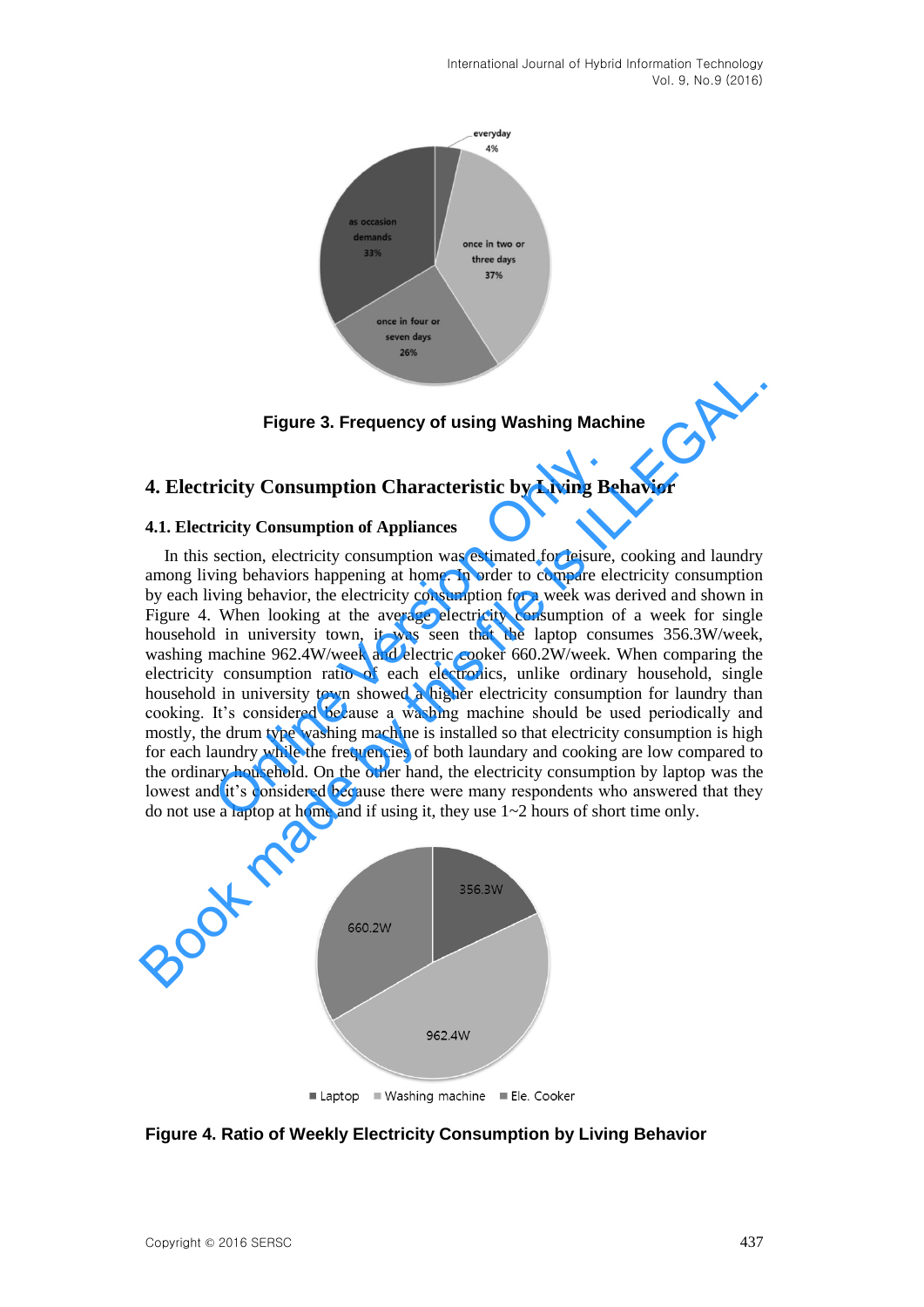#### **4.2. Reduction Potential of Electricity Consumption**

Based on the use behavior of each electricity consumption unit, potential reduction in electricity consumption by each behavior was derived. There are many who do a small amount when cooking rice in single household residents and even if they cook one serve or more they often keep it for a while and abandon it. Therefore, the amount of reduction was calculated by assuming that a resident cooks the right amount of rice every meal and doesn't do a warming. Also, a resident in single household often uses a laptop as the replacement of desktop so that they often put the plug in the outlet even when they are not using a laptop. The standby power consumped by this was considered to be reduction amount. In the case of washing machine, considering the answers of respondents, reduction amount was calculated based on the "laundry twice a week". The result of calculated reduction is shown in Figure 5. As a result, if it's unpluged while not using a laptop, the amount of power that can be saved was 20.3W/week. This is 5.7% of the total power consumption by the use behavior of laptop and the time of using a laptop is short so that electricity-saving factor is only standby power and there's a less influence by electricity-saving behavior. On the other hand, if the number of washing for a week is reduced to 2 times, the electricity reduction amount was 271W/week and the amount of power that can be saved when not using the warming function of the electric cooker was found to be 307.2W/week. These are 24.6% and 46.5% of the total electricity consumption respectively and it's considered that the electricity consumption at home can be greatly reduced only by simple energy-saving behaviors.



**Figure 5. Expected Reduction of Electricity Consumption** 

### **5. Conclusion**

This study analyzed the status of living behaviors which can affect the electricity consumption, for single households in university town in order to identify empirical power consumption characteristics of the single household and build database. Generally, a low level of occupancy rate is shown from 8:00 to 22:00 and residents appeared to spend an average of 13.5 hours at home. It could be because setting the bedtime by the range of 8 hours in the survey items causes to make quite long. The survey result on living behavior affecting the energy consumption has shown that while only 67% of respondents answered that they eat at home, respondents who answered that they cook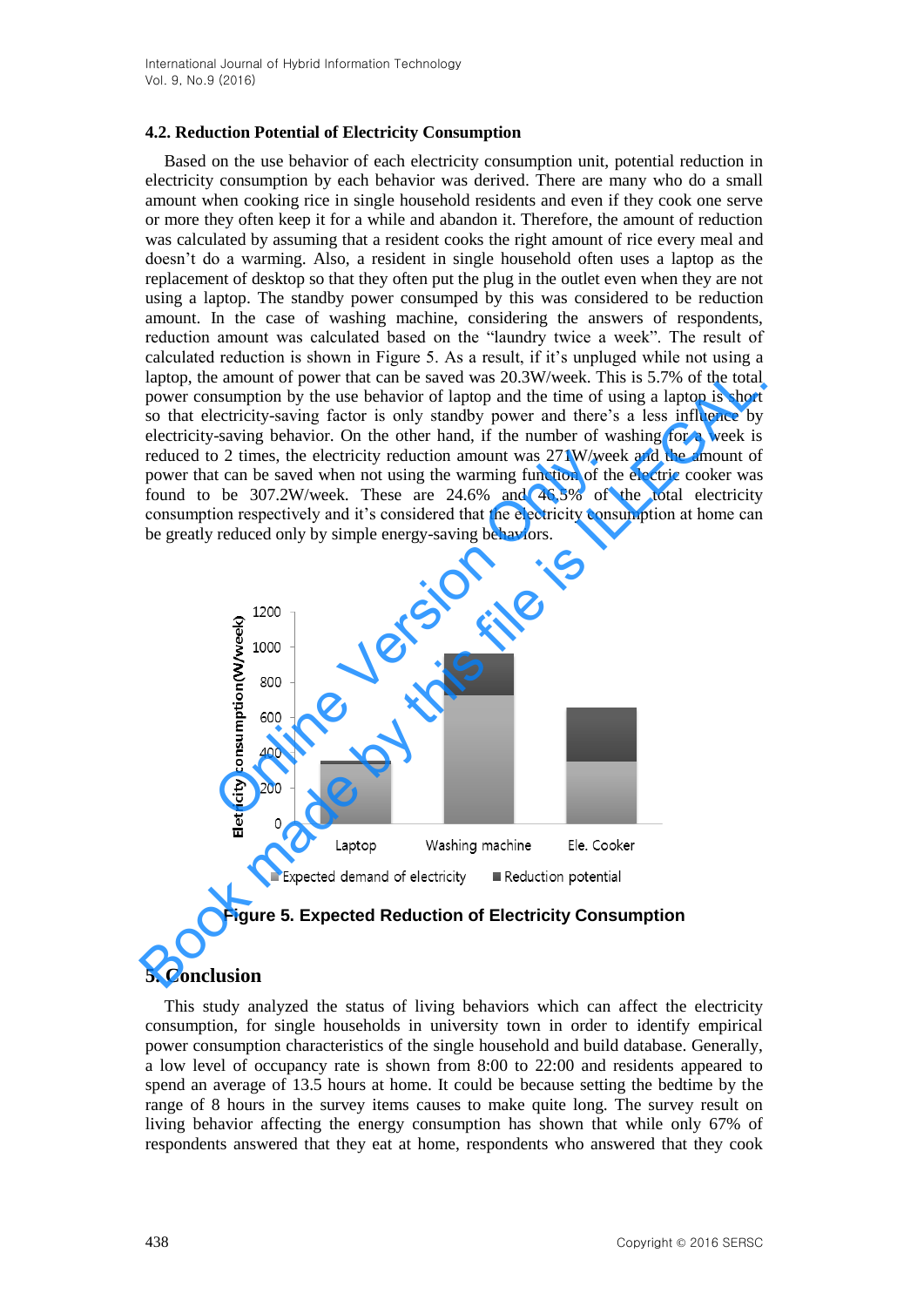everyday were only 19%. Also, regarding the laptop, it was investigated that the household using a laptop more than 5 hours a day was only 29%, but 43% of respondents always plug it in. While the frequency of using a washing machine is evenly distributed, but there are respondents who answered that they do not use other electric devices, it appeared that all respondents use a washing machine essentially. The result of calculated power consumption based on the investigation result on such living behavior has shown that a laptop consumes 356.3W/week of power, washing machine 962.4W/week and electric cooker 660.2W/week. Also, the potential reduction by each energy saving behavior could be 5.7% for laptop, 24.6% for washing machine and 46.5% for electric cooker and two other items except for a laptop is believed to significantly reduce the electricity consumption by improving living behaviors. The empirical electricity consumption characteristics on single household in university areas which are derived in this study are expected to be utilized as a basis for predicting the electricity demand of single household and single household areas.

#### **Acknowledgments**

This work was supported by the National Research Foundation of Korea(NRF) grant funded by the Korea government(MSIP) (NRF-2016R1A2A1A05005459).

### **References**

- [1] M. K. Kim and E. H. Jang, "Satisfaction and Preference of Private and Shared Space of Student Housing for one Person Household-Focused on the University students in Cheongju, Chungbuk"*,* Korean journal of human ecology., vol. 20, no. 5, **(2011)**, pp. 1059-1074.
- [2] J. Y. Chang and W.N. Kwang, "Spatio-Temporal Distribution Analysis of One-Person Household –The Case of Busan City-", Journal of the Korean Association of Geographic Information Studies., vol. 17, no. 2, **(2014)**, pp. 59-71. ork was supported by the National Research Foundation<br>
the Korea government(MSIP) (NRF-2016R1A2A1A0500:<br> **CCS**<br>
Kim and E. H. Jang, "Satisfaction and Preference of Private and Shared<br>
Person Household-Focused on the Univer
- [3] S. J. Lee, "Interfuel Substitution in Residential Energy Demand in Korea", **(2014)**.
- [4] Y. L. Kim, W. H. Hong, Y. K. Seo and G. Y. Jeon, "A Study on the Electricity Consumption Propensity by Household Members in Apartment House", Journal of the Korean Housing Association., vol. 22, no. 6, **(2011)**, pp. 43-49.
- [5] K.C. Lim, "Development of Bottom-up model for Residential Energy Consumption by Use", Journal of Energy Engineering, vol. 22, no. 1, **(2013)**, pp. 38-43.
- [6] J. W. Son, H. C. Seo and W.-H. Hong, "A Study on the living behavior of Single-household in University Town through the Questionnaire survey", Advanced Science and Technology Letters., vol. 124, **(2016)**, pp. 93-97.
- [7] Korean statiscal information service, http://kosis.kr.

### **Authors**



**Jin-Woong Son**, he is currently a first year PhD candidate under the supervision of professor Won-Hwa Hong in the School of Architectural, Civil, Environmental and Energy Engineering, Kyungpook National University, Daegu, Korea. His research interests are energy consumption of buildings and urban heat island phenomenon. ons start are expected to the animal and Phetherstand (Internal and the start and Society) contains of **Acknowledgments**<br>
This work was supported by the National Research Foundation of Korea(NRF) grant<br>
funded by the Korea



**HyunCheol Seo**, he is currently a forth year PhD candidate under the supervision of professor Won-Hwa Hong in the School of Architectural, Civil, Environmental and Energy Engineering, Kyungpook National University. His main research interests are energy demand and consumption in existing and future buildings,